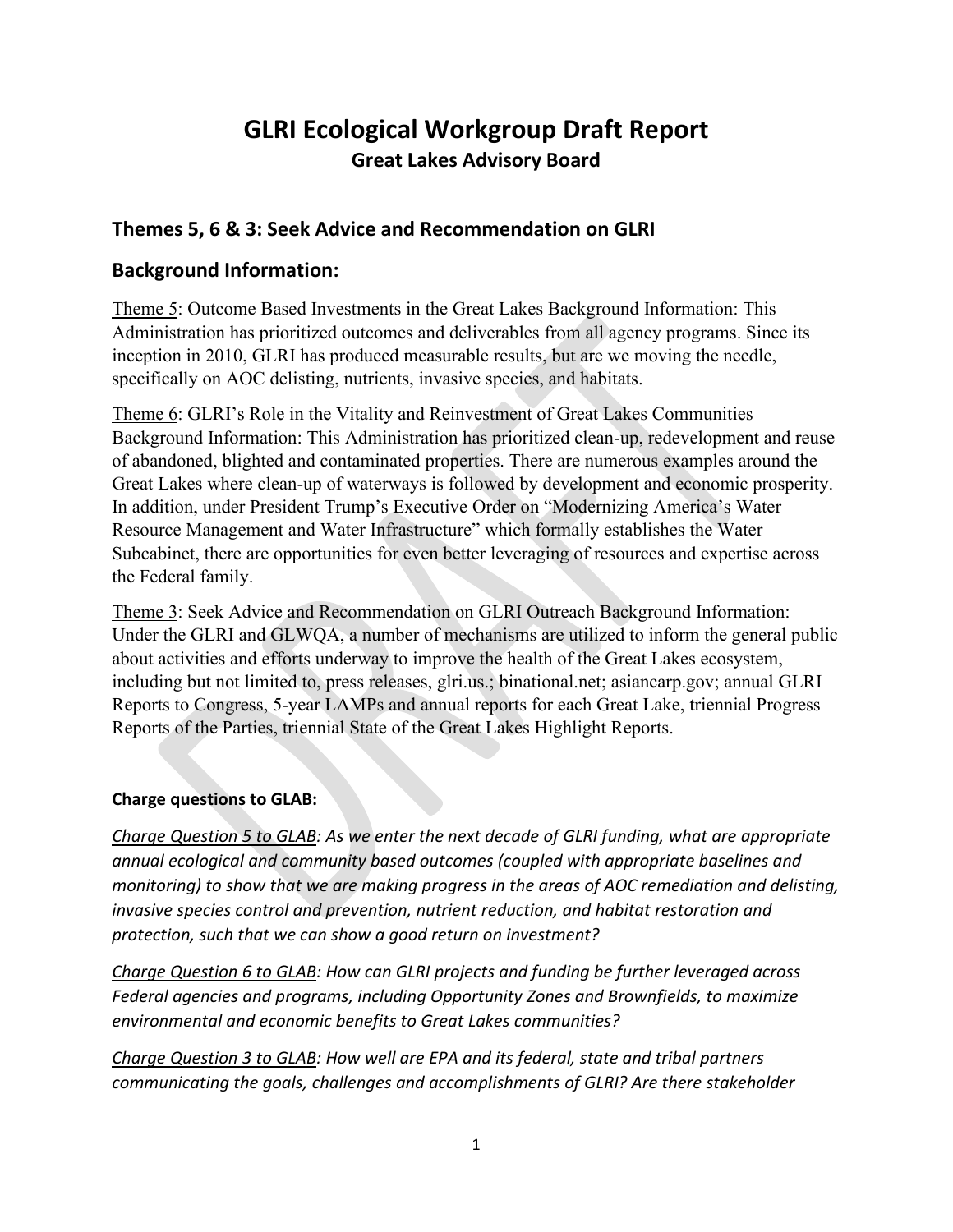*groups that could be more effectively communicated with? What additional and/or innovative tools could be used to improve outreach to citizens, elected officials and partners.*

#### **I. Introduction**

The Great Lakes Restoration Initiative (GLRI) continues to be a huge success as we make progress in managing this national treasure - the Great Lakes. As we enter the next decade of GLRI funding, the Great Lakes Advisory Board (GLAB) is looking for ways to build from that success and offer recommendations to further improve the GLRI. The GLAB is evaluating what are appropriate ecological and community-based outcomes, coupled with appropriate baseline data and monitoring, to show that we are making progress in the areas of AOC remediation and delisting, invasive species control and prevention, nutrient reduction, and habitat restoration and protection, such that we can show a good return on investment. The report includes what actions we can take to further leverage the work being done in the Great Lakes Basin by many partners, both as part of GLRI, but also other programs, initiatives, and sustainability plans. Climate stresses places a further burden on our actions and the GLAB offers recommendations for greater resilience and improved communication. This report addresses the GLRI Charge Questions with a focus on the ecological recommendation in full recognition that the work by the AIS, Nutrients, and the GLRI Community focus workgroups need to be woven together. Across all of our work the GLAB will incorporate the critical environmental justice recommendations and actions.

# **II. Recommendations**

# **Recommendations for Charge Question 5**

- Continue to use the GLRI Action 5-year Plan as a guide to implementing the GLRI.
	- o The GLRI Action Plan should be considered a "living" document amenable to adaptive management.
	- o It has been suggested that the Great Lakes Restoration Initiative be revised to be the Great Lakes Management Initiative to better reflect the ongoing nature of the Great Lakes work.
		- Recommend continuing with the brand GLRI but acknowledge that with the changing conditions and stress on the system, that to retain the investment and progress on the Great Lakes and see new and better improvements, that we will need a sustained, committed effort of federal, state and Tribal policy makers, scientists, agencies, communities and the public to meet the challenge.
		- Underscore the importance of protection as part of the GLRI.
		- Support innovation, flexibility, and collaborative R&D.
- Evaluate the GLNPO staffing needs and increase staffing commensurate with the GLRI program management needs.
	- o GLNPO utilize state and tribal partners more in the project selection process.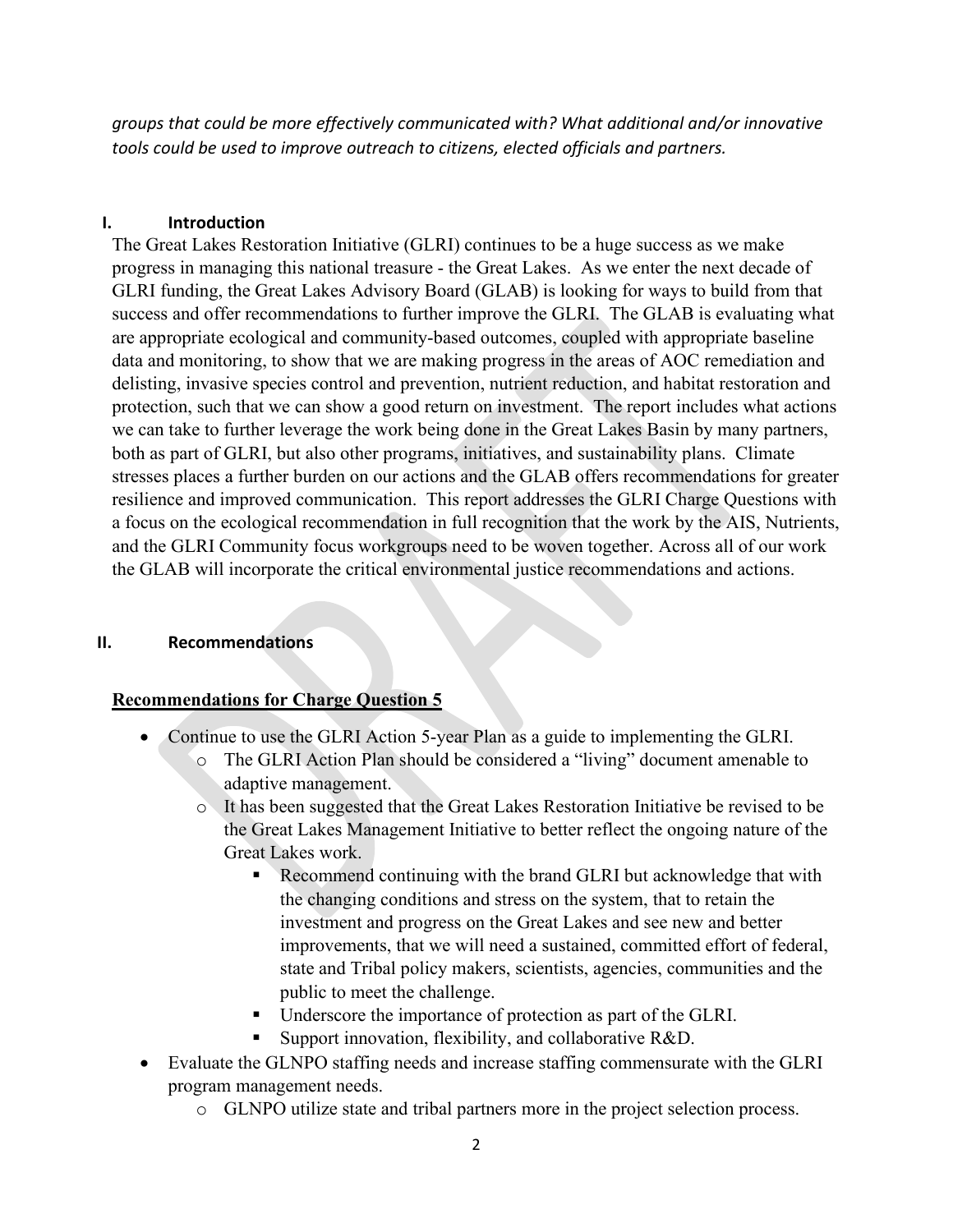- Retain the existing Focus Areas of the GLRI 5-year AP.
- Prioritize funding for projects in Great Lakes Basin by Focus Area as recommended by State and Tribal priorities.
	- o Engage State and Tribal partners actively in the selection and funding of projects.
	- o Base projects on local priority areas. Not just a single subject or topic area. GLNPO staffing needs.
	- o Continue to evaluate and assure close alignment of all Federal agencies that are part of the Federal Working Group to state and tribal priorities.
	- o Leverage work by each member agency by communicating project proposals, implementation and reports with other agencies, states and tribes, science community, and public for full use.
- Measuring or documenting annual ecological outcomes to show that we are making progress.
	- o AOCs
		- Document delisting AOCs.
		- Document removing Beneficial Use Impairments (BUIs).
		- Document Management Action Lists for each BUI.
		- Document actions taken to define BUIs e.g. monitoring data and studies needed to define or refine the management actions for removing a BUI.
		- Acknowledge that AOCs and the actions are a key step towards ecological restoration, but oftentimes requires time to further recover to meet full ecological and community goals.
		- Ecological end points and not just restoration management vs restoration
			- Fish consumption advisories as an example. The remediation work undertaken to meet the AOC objectives may take years to recover enough to meet a subsistence fish consumption endpoint.
		- Approach to attributing value to restored greenspace, public access and more natural systems along with new economic developments such as restaurants and housing.
			- Restore ecosystem services e.g. Greenspace value for wildlife and improved biodiversity.
				- o Neighborhoods safety
				- o Waterways as receiving waters
				- o Value of recreational fishery.
			- Greater community interaction with natural systems.
			- Monitor and document pre and post conditions
				- o Biological, physical, and chemical
				- o Evaluate opportunities for riparian improvements e.g. natural plantings, public access, bird stop-over habitat, increased biodiversity
				- o Involve partners such as urban ecology centers, schools, universities, and other local partners.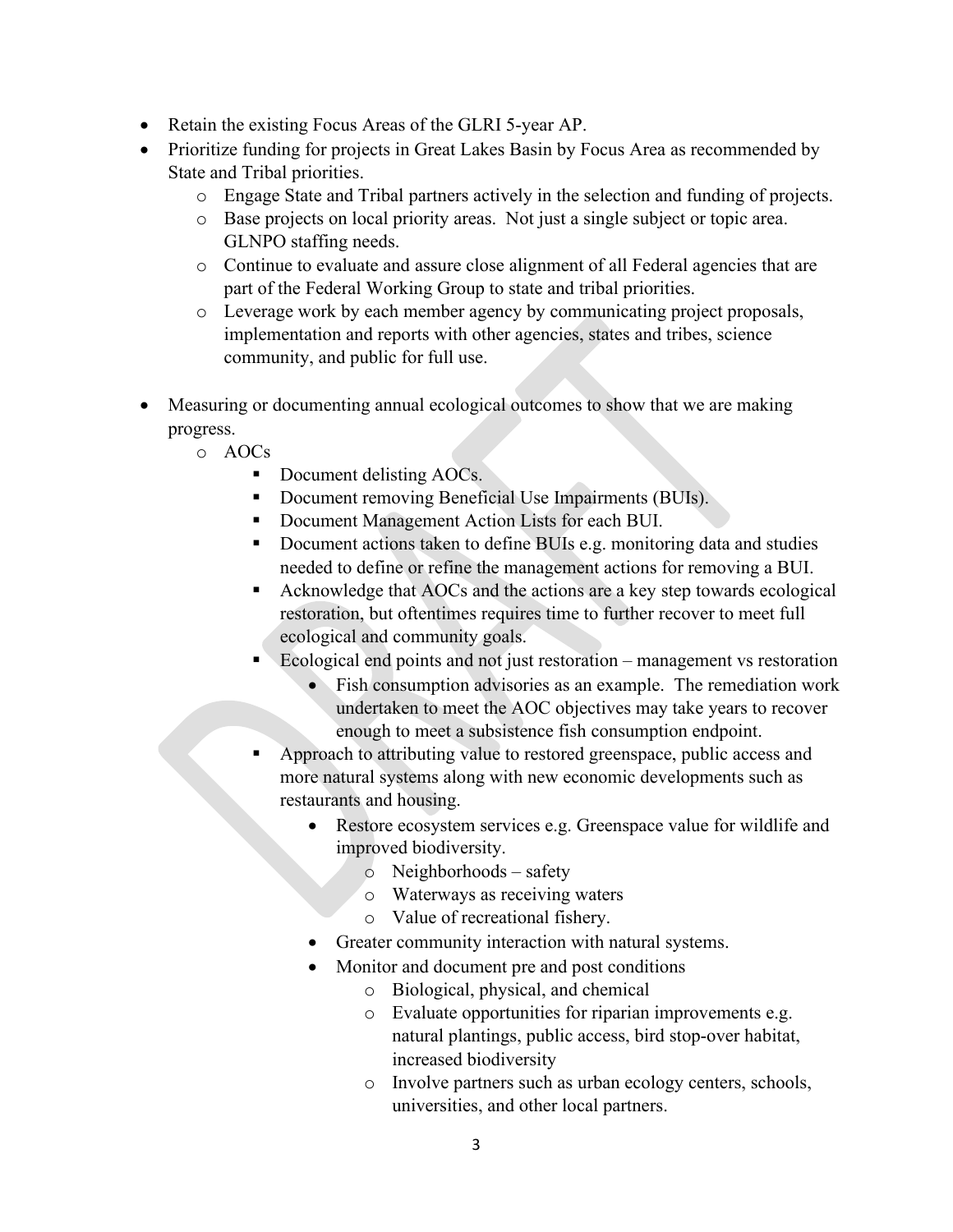- $\circ$  Attention to operation and maintenance (O&M) of actions undertaken.
- o Economic milestone/development/conditions
- o Evaluation of ecosystem services economists
- Community engagement nexus with GLRI Community Workgroup.
	- o Recommend increasing funding support for Public Advisory Committees (PAC) community development
		- Regulatory support neighborhood groups
		- GLNPO staffing ability to assist EJ PACs
		- Advisory community level technical advisory committee – funding to state agency
	- o Broad diversity of PAC membership as a better reflection of the community
	- o PAC as part of the decision framework from contaminated sediment and floodplain remediation to habitat projects
	- o Local buy-in and partner in long-term O&M
- Transparency in our actions and manage expectations for recovery Implement projects *with* a community and not *to* a community.
- o Nutrients and Invasive species addressed by those workgroups.
- o Habitat restoration and protection
	- Support work by the Coastal Assembly wetlands team.
		- Add Coastal assembly definition and link.
		- Science for measuring progress in wetland restoration and protection resilient to natural variability of water levels.
			- o Nexus with invasive species work
			- o Nexus with nutrients
			- o Nexus with emerging contaminants, PBDE PFOS etc.
		- Coastal wetlands and resilience.
		- Beach health support beach programs in states.
			- o Focus on safe public access water quality, currents
			- o Green infrastructure and stormwater runoff management
			- o Focus on DEI for access to the beach and waterfront.
		- Hardening of shorelines climate change resilience, loss of natural shore – water connection
	- Support coastal resilience studies as a collaboration between state, tribal and federal agencies for practical local decision making for coastal habitat and protection under climate change scenarios.
		- Updated precipitation, river hydrology and lake level models
		- Nexus with invasive species, nutrients and impacts to infrastructure and communities e.g. flooding.
		- Close communication and collaboration with agencies in the Great Lakes Basin working on climate change and coastal resilience.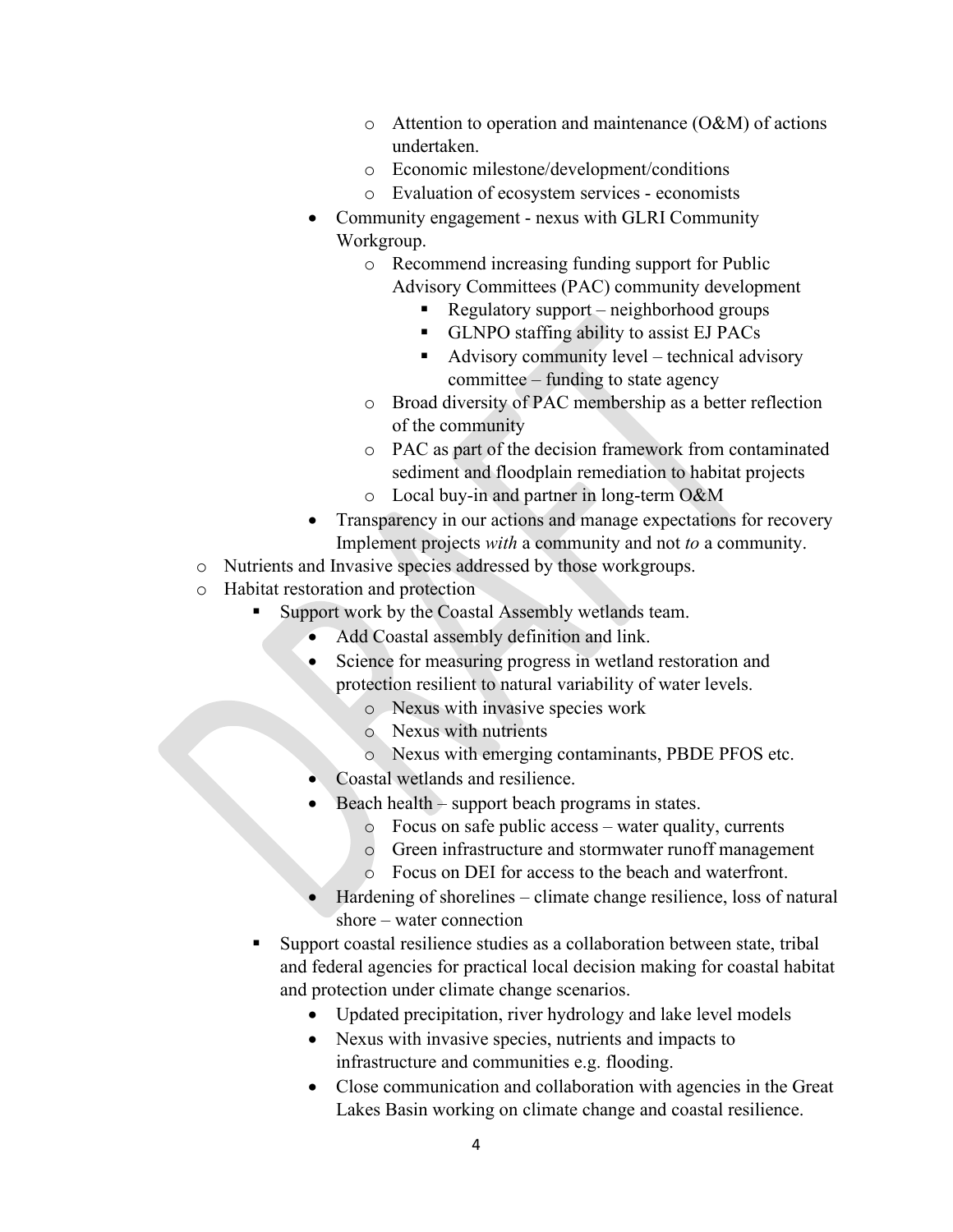- o NOAA, USGS, USACE, GLNPO, States, GLC, IJC, USDA, FWS, NRCS, FEMA, Coast Guard etc.
- Management Program Support Funding for States and Tribes to hire boots-on-the-ground social scientists for each lake through LAMP funding.
	- $\circ$  The scientists in these positions would support the monitoring, implementation, prioritization, and long-term O&M of our GLRI actions and work closely with PACs working through AOC delisting to life-after AOC actions. Not just social scientist, environmental community advocate e.g. Urban ecology center.
- Need to manage expectations for these longer-term problems and solutions e.g. nutrient reductions, Invasive species
	- $\circ$  Natural variability e.g. temperature variation
- Recommend using Blue Accounting for evaluating status and progress, i.e. how we are moving the needle. INCLUDE BA LINK
- Access to clean water
	- o beaches are open more often
	- o HABs are greatly reduced
	- o Lower costs for drinking water treatment.
- Sound decision making is always a function of the quality and quantity of data.
	- o Determine monitoring done now to show recovery from GLRI projects and actions
	- o Continue improving networking between Federal agencies, States, Universities and others to coordinate science in the Great Lakes basin
		- Enhance and fund science networks established for each lake under the LAMP.
		- Support collaboration and communication between LAMP coordinators.
			- Blue Accounting can be one mechanism.
			- GLWQA Annex subcommittee work.
	- o Work with social scientists to evaluate data sources for social metrics. Nexus with GLRI Community workgroup.
	- o What with business / economic development community for data sources regarding the economic conditions. Nexus with GLRI Community workgroup.
- Recommend establishing a Cabinet Level position for Water as we do for Energy.
	- o FW Cabinet level.

# **Recommendations for Charge Question # 6**

If one looks at the fabric of these three GLRI Charge Questions they begin to show some common threads and a need for a better environmental-social-economic understanding.

- Incentivize programs that can be leveraged through greater flexibility of implementation and partnership with state, local and federal partners.
	- o Brownfields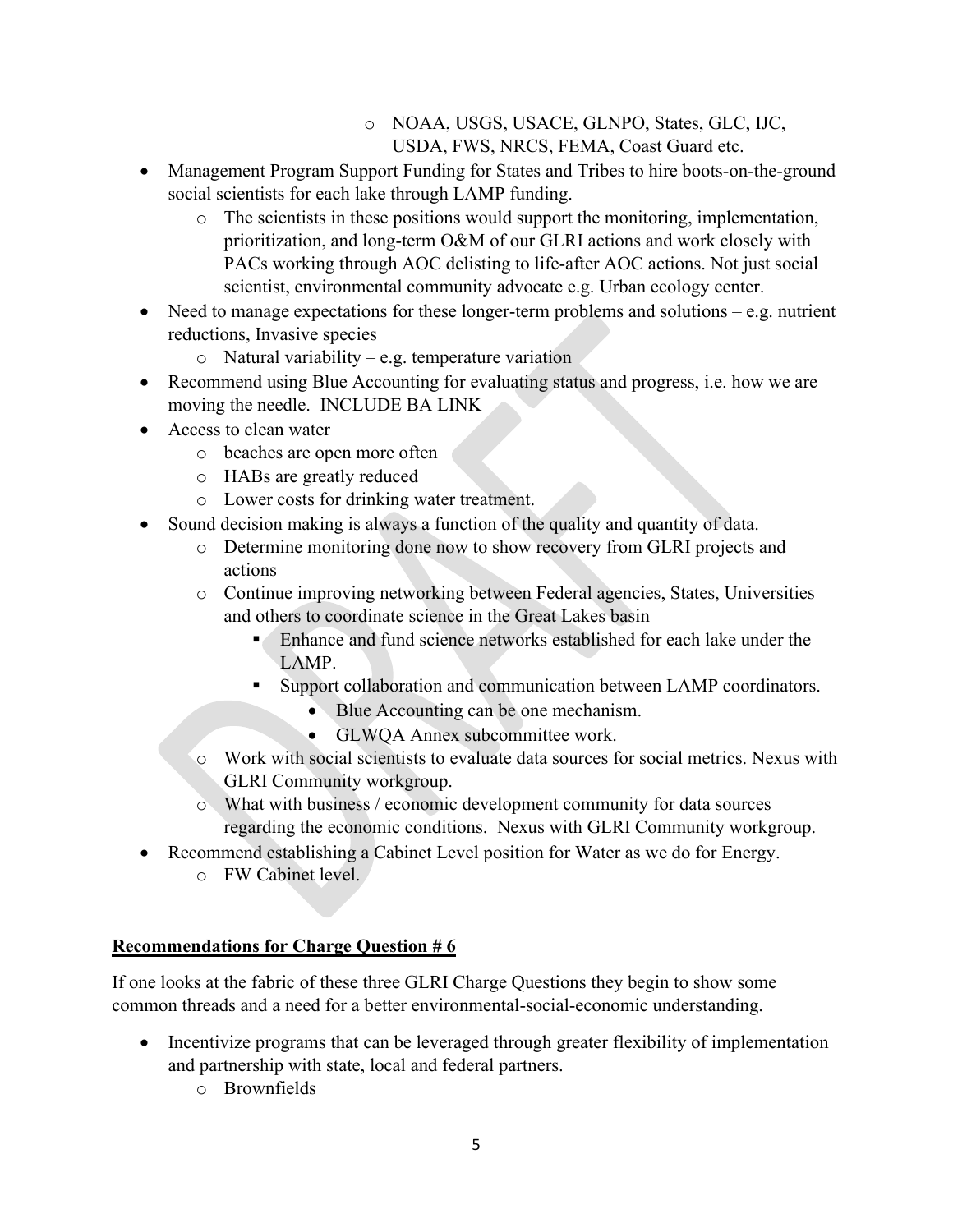- States and communities examine their existing Brownfields sites and develop an action plan that can build off of the Legacy Act program relative to augmenting remedial actions through the GLRI.
- o Opportunity Zones
	- Support this program in close coordination with the community to meet the challenge of equitable outcomes.
	- Look for where GLRI ecological projects can be leveraged with Brownfields, Opportunity Zones or other local planned actions.
		- This underscores the need for funding boots-on-the-ground social scientist positions at the state and local level.
		- Justice40 initiative "goal that 40% of overall benefits flow to disadvantaged communities" from "certain federal investments" in areas such as clean energy and energy efficiency, public transit, and affordable and sustainable housing.
- o Revise the Legacy Act or develop a companion program to address contaminated sediment sites anywhere in the Great Lakes Basin.
	- Continue to prioritize AOCs.
	- State and Tribal GLRI priority setting with GLNPO would be used to evaluate non-AOC contaminated sediment sites.

Recommendations for Charge Question 3 (nexus with GLRI Community Workgroup)

- Greater use of LAMPs
	- o AOCs are a subset of LAMPS and "life after AOCs" is the connective tissue
		- Additional outreach to state, local communities, businesses and public for each lake.
		- Identify stakeholders that we have not been reaching and identify improved engagement approaches.
	- o Suggest improved communication of GLRI accomplishments
		- Evaluate how GLRI actions meet community needs and interests.
			- Public Advisory Councils
				- o Ensure community representation by setting standards, including demographic and socioeconomic indicators
				- o Hold accountable
				- o Enlist them in decision-making to ensure robust community engagement
				- o Provide funding to implement changes
		- Identify stakeholders that we have not been reaching and identify improved engagement approaches.
			- Environmental justice communities
			- Disadvantaged communities
			- First Nations communities
			- Note: Seek contact lists from each state's: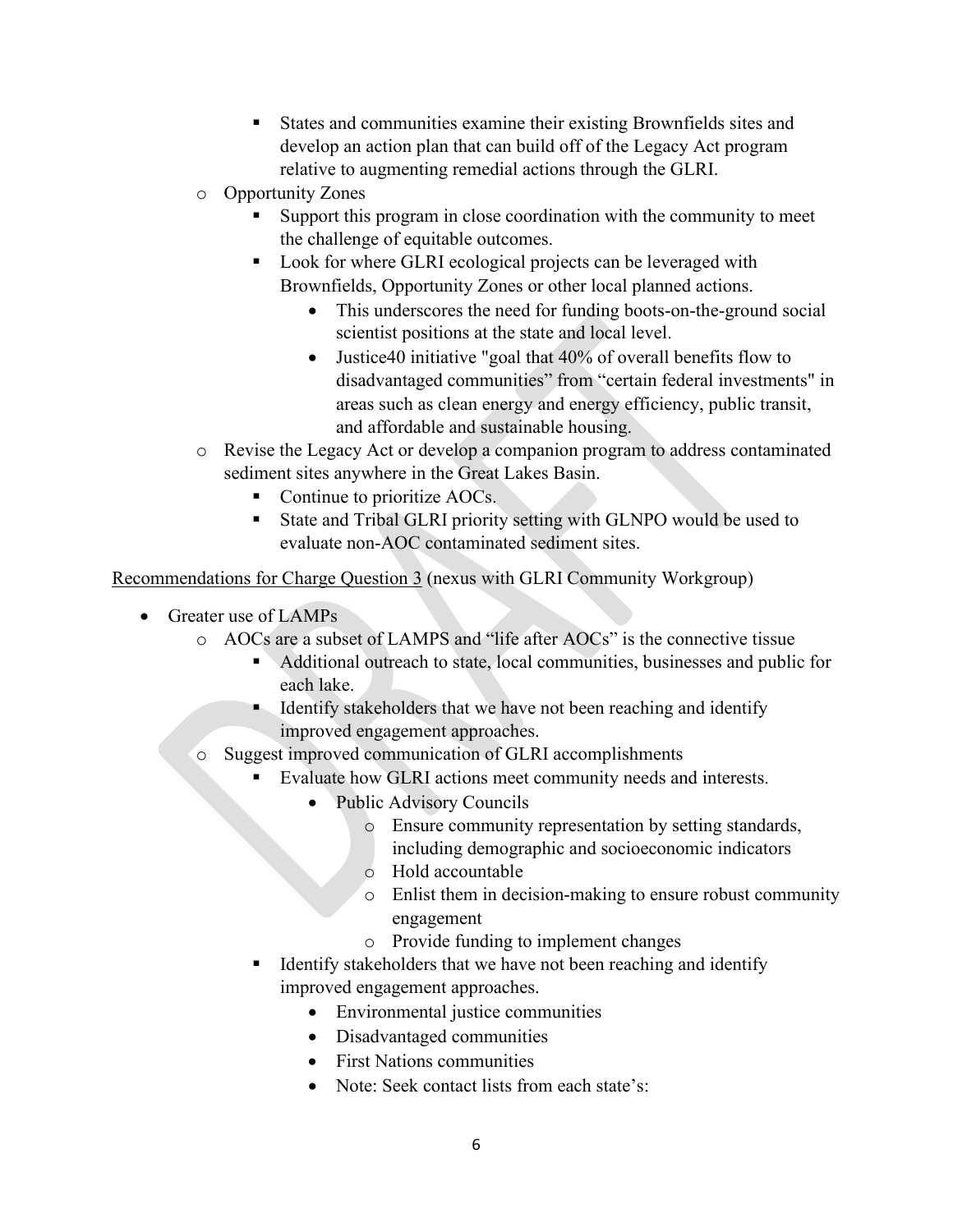- o Environmental quality agency, at minimum, among those communities represented in SRF applications.
- o Environmental justice (EJ) council, committee and/or similar environmental rights bodies.
- Potential for states/EPA/etc. to be more inclusive in their outreach in the AOCs. Non-profits that the current stakeholders/EPA/states can consult with in order to develop a more inclusive environmental stewardship and outdoor experience. Intersectional environmentalism to be exact. The following National or (other) State organizations might have local chapters or individuals or have ideas regarding how to be more inclusive. [https://www.intersectionalenvironmentalist.com/](https://protect2.fireeye.com/v1/url?k=2888745b-77134d53-288c3d5b-86e696e30194-218881b096aa9503&q=1&e=1fa4fb28-4f33-4d66-bea5-48da26b42ed6&u=https%3A%2F%2Fwww.intersectionalenvironmentalist.com%2F) [https://outdoorafro.com/](https://protect2.fireeye.com/v1/url?k=6c5c67d5-33c75edd-6c582ed5-86e696e30194-ea097d5fec16fb36&q=1&e=1fa4fb28-4f33-4d66-bea5-48da26b42ed6&u=https%3A%2F%2Foutdoorafro.com%2F) [https://groundworkusa.org/](https://protect2.fireeye.com/v1/url?k=34b5b55d-6b2e8c55-34b1fc5d-86e696e30194-80143c8c64d6e1aa&q=1&e=1fa4fb28-4f33-4d66-bea5-48da26b42ed6&u=https%3A%2F%2Fgroundworkusa.org%2F) [https://www.cdeinspires.org/](https://protect2.fireeye.com/v1/url?k=68bb7e43-3720474b-68bf3743-86e696e30194-a1d107656050d169&q=1&e=1fa4fb28-4f33-4d66-bea5-48da26b42ed6&u=https%3A%2F%2Fwww.cdeinspires.org%2F) [https://www.greenlatinos.org/](https://protect2.fireeye.com/v1/url?k=49cc6588-16575c80-49c82c88-86e696e30194-622f02ac9e883ccb&q=1&e=1fa4fb28-4f33-4d66-bea5-48da26b42ed6&u=https%3A%2F%2Fwww.greenlatinos.org%2F)

[https://www.culturalsurvival.org/](https://protect2.fireeye.com/v1/url?k=542f3c6e-0bb40566-542b756e-86e696e30194-5035c4ee1605e409&q=1&e=1fa4fb28-4f33-4d66-bea5-48da26b42ed6&u=https%3A%2F%2Fwww.culturalsurvival.org%2F) (international)

- This is just a small handful of organizations focused more on the racial/cultural demographics of Gary-E.Chicago-Hammond, currently. Try to represent a more intersectional opinion on what's happening in Northwest Indiana (for example), what's needed, and encourage more stewardship and engagement.
- o Suggest improved communication of GLRI accomplishments
	- Make better use social media.
		- Increase budgets for traditional television, radio and/or print paid media, particularly within broadband limited and/or digital divide communities.
	- Identify more voices for accomplishments
		- Youth
		- Students
		- Local communities
		- Are the voices representative across these subpopulations or are they area or issue specific?
		- Identify different measures of determining accomplishment across populations, regions, ecosystems.
			- o Percentage of goal, determine milestones, correction to protection - remediation to restoration.
			- o Accomplishments will mean different things to different people and places.
	- Improving outreach is both a communication process and a measurable outcome.
- o Reduce the local sponsorship match requirement (% match) for Great Lakes Legacy Act sediment remediation projects in Areas of Concern when those communities and/or state